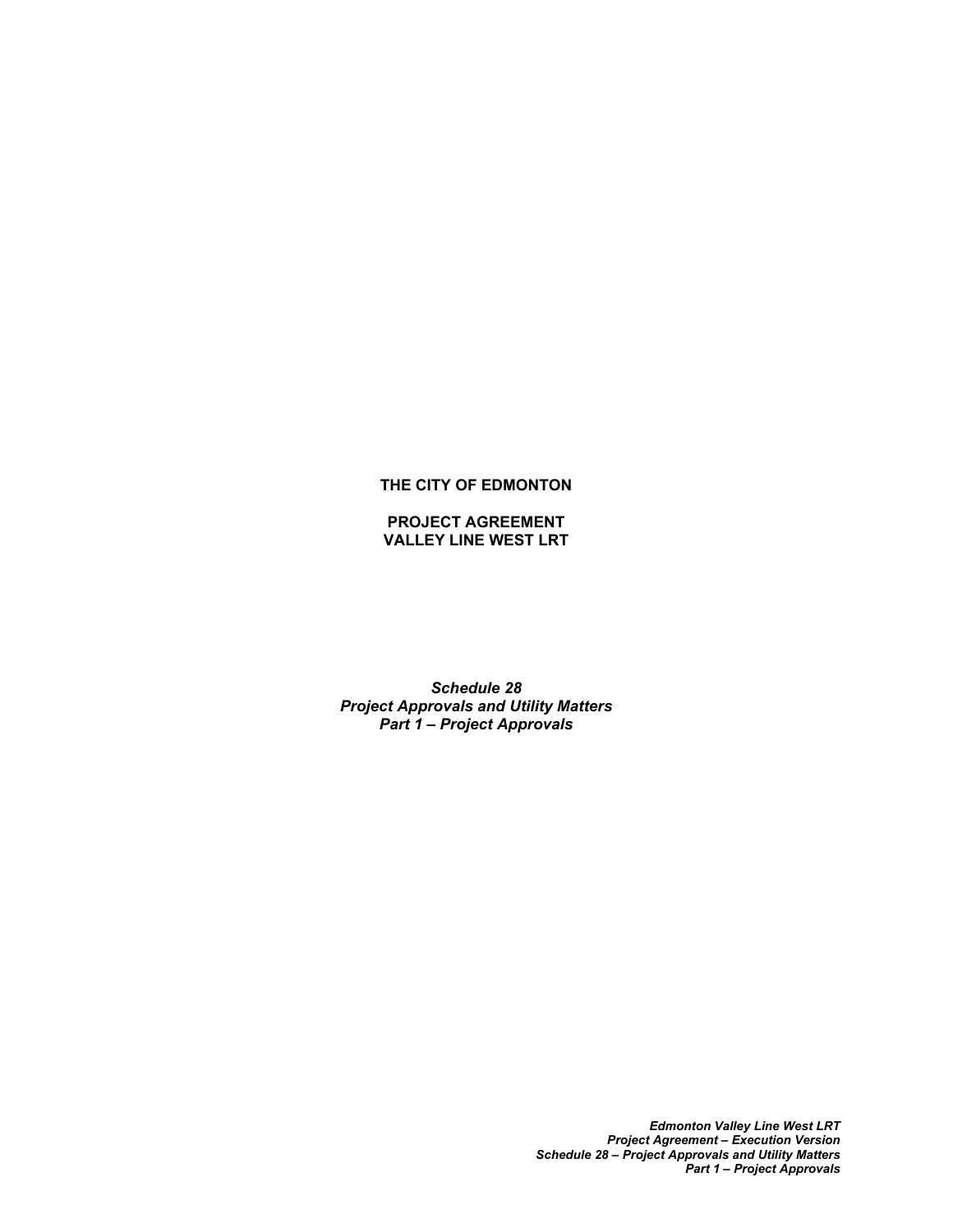# **TABLE OF CONTENTS**

| $\mathbf{1}$ . |     |                                                                               |  |
|----------------|-----|-------------------------------------------------------------------------------|--|
| 2.             |     |                                                                               |  |
|                | 2.1 |                                                                               |  |
|                | 2.2 |                                                                               |  |
| 3.             |     |                                                                               |  |
|                | 3.1 |                                                                               |  |
|                | 3.2 |                                                                               |  |
|                | 3.3 |                                                                               |  |
|                | 3.4 |                                                                               |  |
|                | 3.5 |                                                                               |  |
| $\mathbf{A}$   |     |                                                                               |  |
|                | 4.1 |                                                                               |  |
|                | 4.2 |                                                                               |  |
|                | 4.3 |                                                                               |  |
|                | 4.4 |                                                                               |  |
|                | 4.5 |                                                                               |  |
| 5.             |     |                                                                               |  |
|                | 5.1 |                                                                               |  |
|                | 5.2 |                                                                               |  |
|                | 5.3 | Submission of Applications for Regulatory Approvals, City Approvals and Other |  |
|                | 5.4 |                                                                               |  |
|                | 5.5 |                                                                               |  |
|                | 5.6 |                                                                               |  |
|                |     |                                                                               |  |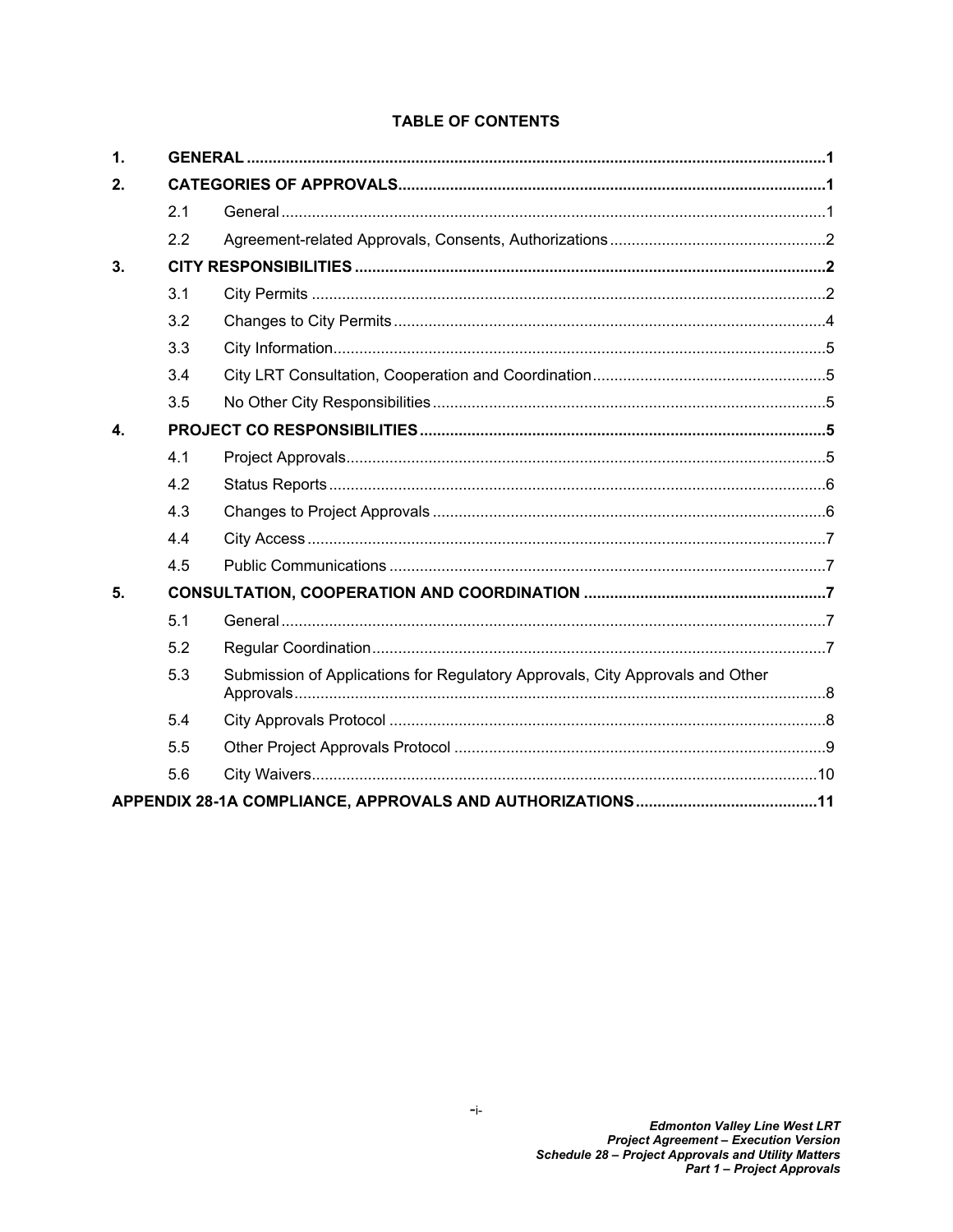#### **SCHEDULE 28 PROJECT APPROVALS AND UTILITY MATTERS PART 1** *–* **PROJECT APPROVALS**

### <span id="page-2-0"></span>**1. GENERAL**

- (a) This Part 1 *[Project Approvals]* of this Schedule 28 *[Project Approvals and Utility Matters]* sets out the Parties' rights, responsibilities and obligations with respect to identifying, obtaining and maintaining all third party approvals, consents, licences, permits, concessions and any other authorization of any kind (each, a "**Project Approval**") that may be required in connection with or in any way relating to the completion of the Project, including the performance by Project Co of the Project Work*.* For the purposes of this Agreement, including this Part 1 *[Project Approvals]* of this Schedule 28 *[Project Approvals and Utility Matters]* all City of Edmonton departments, officials and offices, with the exception of the City LRT, shall be considered to be third parties and at arm's length from the City, the City's Representative and the City LRT*.* The City LRT shall be treated as if it were a counterparty to this Agreement and not a third party*.*
- (b) For clarity, and notwithstanding the preceding paragraph, this Part 1 *[Project Approvals]* of this Schedule 28 *[Project Approvals and Utility Matters]* does not apply with respect to Project Approvals that may be required from Utility Companies*.* Part 2 *[Utility Matters]* of this Schedule 28 *[Project Approval and Utility Matters]* sets out the Parties' rights, responsibilities and obligations with respect to identifying, obtaining and maintaining Project Approvals that may be required from Utility Companies in respect of Utility Work, provided, however, that if particular Utility Work requires a Regulatory Approval, then the provisions of this Part 1 *[Project Approvals]* of this Schedule 28 *[Project Approvals and Utility Matters]* shall apply with respect to the Parties' rights, responsibilities and obligations for obtaining and maintaining such Regulatory Approval*.*
- (c) The listing or description of any Project Approval in this Schedule 28 *[Project Approvals and Utility Matters]* is for illustrative and general guidance purposes only and shall not be interpreted to limit Project Co's responsibility under this Agreement with respect to Project Approvals, including pursuant to Part 2 *[Utility Matters]* of this Schedule 28 *[Project Approvals and Utility Matters].*

#### <span id="page-2-1"></span>**2. CATEGORIES OF APPROVALS**

#### <span id="page-2-2"></span>**2.1 General**

For the purposes of this Part 1 *[Project Approvals]* of this Schedule 28 *[Project Approvals and Utility Matters]*, Project Approvals are categorized as follows

- (a) Project Approvals required from a Governmental Authority (each, a "**Regulatory Approval**"), including those Project Approvals that may be required from City of Edmonton departments, officials and offices (each, a "**City Approval**"), in each case according to Applicable Law; and
- (b) Project Approvals required from other third parties (the "**Other Approvals**")*.*

For greater certainty, "Regulatory Approvals" includes all Environmental Permits*.*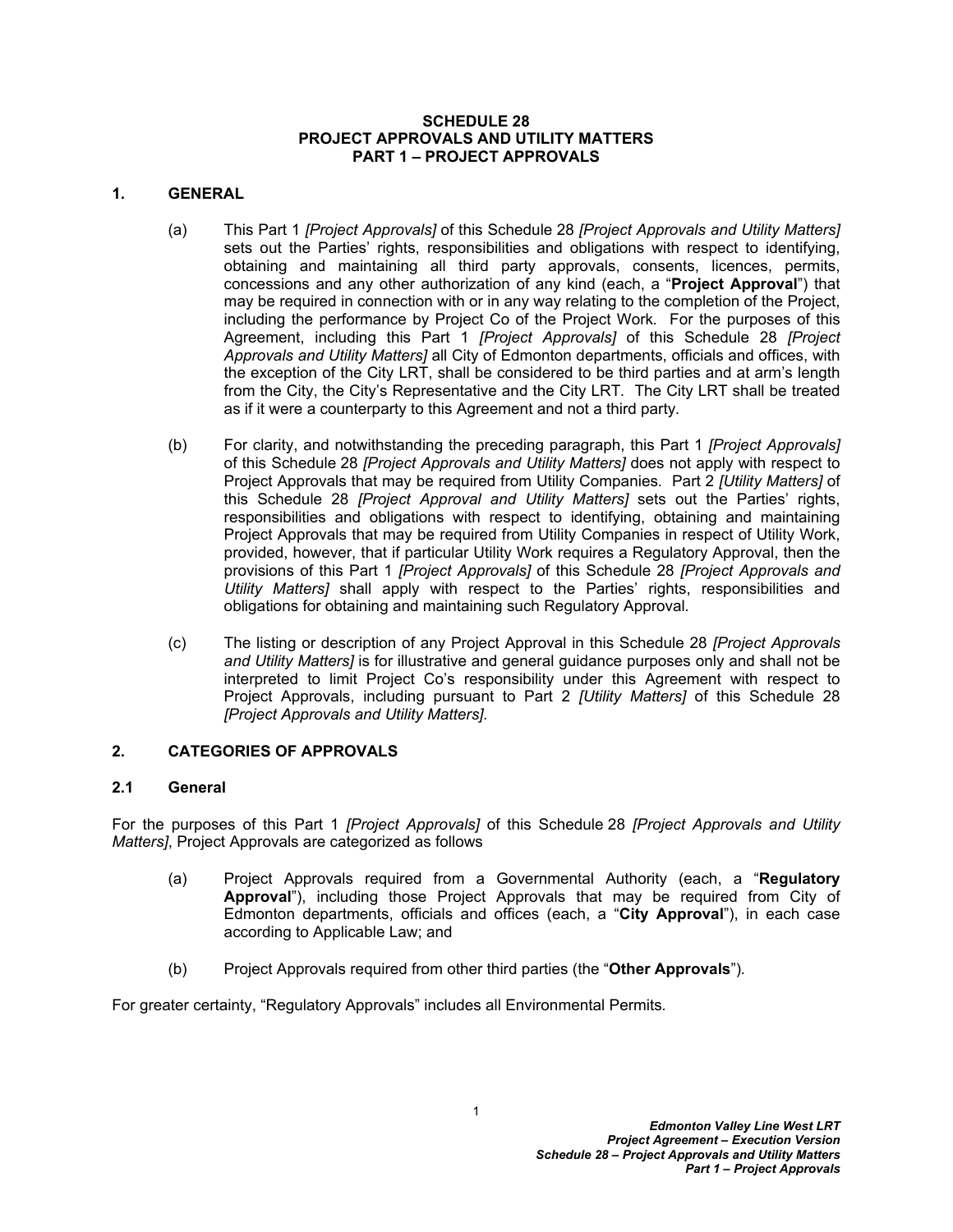### <span id="page-3-0"></span>**2.2 Agreement-related Approvals, Consents, Authorizations**

For clarity, this Part 1 *[Project Approvals]* of this Schedule 28 *[Project Approvals and Utility Matters]* does not apply with respect to, and City Approvals do not include, approvals, consents, or other authorizations Project Co requires from the City or the City's Representative, including the City LRT, under various provisions of this Agreement when the City is acting in its capacity as a signatory to this Agreement, or the City's Representative, including the City LRT, is representing the City as a signatory to this Agreement*.* These Agreement-related approvals, consents and other authorizations involving the City, the City's Representative, and the City LRT, and the process for obtaining such approvals, consents and other authorizations, are set out in the applicable provisions of this Agreement, including Schedule 4 *[Design and Construction Protocols]*, Schedule 10 *[Environmental Performance Requirements]* and Schedule 12 *[Communications and Engagement].*

### <span id="page-3-1"></span>**3. CITY RESPONSIBILITIES**

### <span id="page-3-2"></span>**3.1 City Permits**

The City shall be responsible for only the following Project Approvals (collectively, the "**City Permits**") in accordance with the following:

- (a) EIA:
	- (i) obtaining the Bylaw 7188 EIA Approval prior to the Effective Date, and maintaining it in effect throughout the Term; and
	- (ii) complying with the EIA requirements that the City has expressly retained as set out in Schedule 10 *[Environmental Performance Requirements]*, if any;
- (b) Road Plan Registrations: registering all road plans prepared by the City with the Alberta Land Titles Office on such basis and at such times as the City may in its discretion determine appropriate having regard to the best interests of the Project;
- (c) Rezoning Applications: as described in Section 1*.*2*.*4 of Appendix 28-1A *[Compliance, Approvals and Authorizations]* to this Schedule 28 *[Project Approvals and Utility Matters]*, the City has obtained, prior to the Effective Date, a rezoning applicable to:
	- (i) the Gerry Wright OMF Site in order to support the development, construction and operation of the Gerry Wright OMF; and
	- (ii) the Lewis Farms LMF Site in order to support the development, construction and operation of the Lewis Farms LMF;
- (d) Access and Road Closures: obtaining necessary approvals for access and road closures pursuant to the *Highways Development and Protection Act* (Alberta) and the *Municipal Government Act* (Alberta)*.* Appendix 5-3A *[Access and Road Closure Drawings]* of Schedule 5 *[D&C Performance Requirements]* outlines the access and road closure approvals obtained by the City prior to the Effective Date*.* For such approved access and road closures, in addition to any requirements to provide notice as outlined in Schedule 12 *[Communications and Engagement]*, Project Co shall provide the City with notice at least 6 months in advance of the date that Project Co requires that vehicular access to the applicable Roadway be blocked or removed.

For access and road closures not included in Appendix 5-3A *[Access and Road Closure Drawings]* of Schedule 5 *[D&C Performance Requirements]*, Project Co shall consult,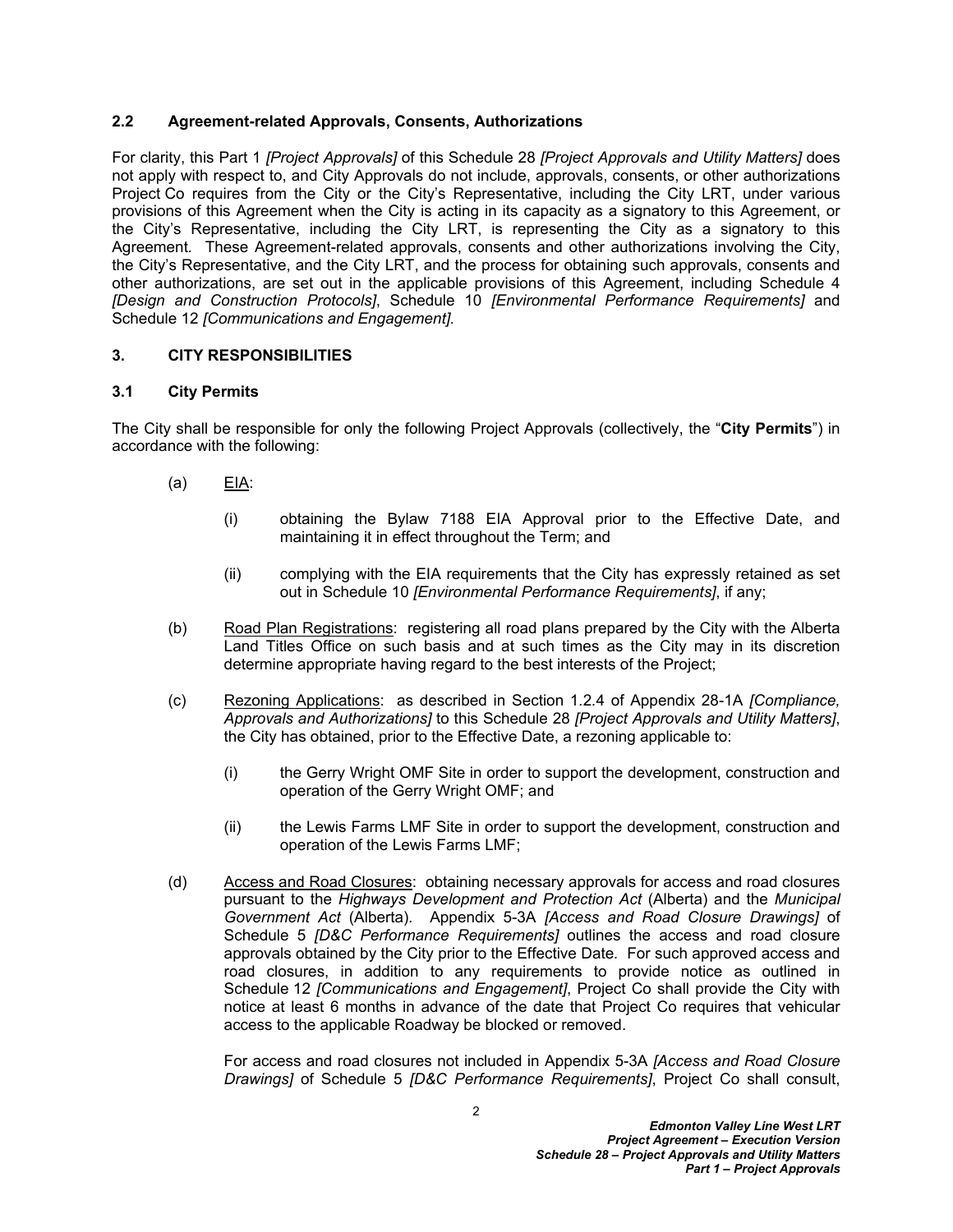cooperate and coordinate with and support the City in making and managing the applications for approval for such access and road closures*.* In particular, and in addition to any requirements to provide notice as outlined in Schedule 12 *[Communications and Engagement]*, Project Co shall provide the City with notice at least 6 months in advance of the date that Project Co requires that vehicular access to the applicable Roadway be blocked or removed;

- (e) Historical Resources Clearance Letters*:* as described in Section 1*.*1*.*5 of Appendix 28-1A *[Compliance, Approvals and Authorizations]* to this Schedule 28 *[Project Approvals and Utility Matters]*, the City has obtained, prior to the Effective Date, the necessary Clearance Letter for the Project pursuant to the *Historical Resources Act* (Alberta); and
- (f) Ministerial Consents: the City will obtain the following Ministerial Consents pursuant to the Edmonton Restricted Development Area Regulation AR 287/1974:
	- (i) *Gravel Parking Lot*: Ministerial Consent for adjustments to be made to the gravel parking area within the Transportation Utility Corridor to be obtained by the Effective Date. The City has an agreement with the Province for use of the space of the existing gravel parking area, a copy of which is included in the Disclosed Data.

The gravel parking lot is considered to be temporary since it can be disrupted or terminated due to pipeline construction or maintenance in the TUC at any time. The Project will impact the existing north portion of the gravel parking area. To compensate for the loss of the north portion, an area has been identified to be added to the south portion of the gravel parking area.

- (ii) *Laydown Areas*: Ministerial Consent for use of certain areas within the Transportation Utility Corridor for laydown purposes to be obtained by the Effective Date. Drawings identifying the following laydown areas are included in the Disclosed Data. Notwithstanding anything to the contrary contained in this Agreement, Project Co shall not bring any contaminated fill onto the Transportation Utility Corridor and shall not use the Transportation Utility Corridor to condition fill material to be used elsewhere on the Project.
	- (A) **West Laydown Area**: Area west of Anthony Henday Drive and south of 87 Avenue. The uses of this area that were initially identified include:
		- (I) Casting of bridge girders;
		- (II) Temporary storage of bridge construction material;
		- (III) Temporary storage of equipment;
		- (IV) Space for trackway and retaining wall construction; and
		- (V) Site Offices.
	- (B) **Loop Laydown Area**: Area within the loop ramp on the east side of Anthony Henday Drive. The uses of this area that were initially identified include:
		- (I) Temporary storage of bridge construction material;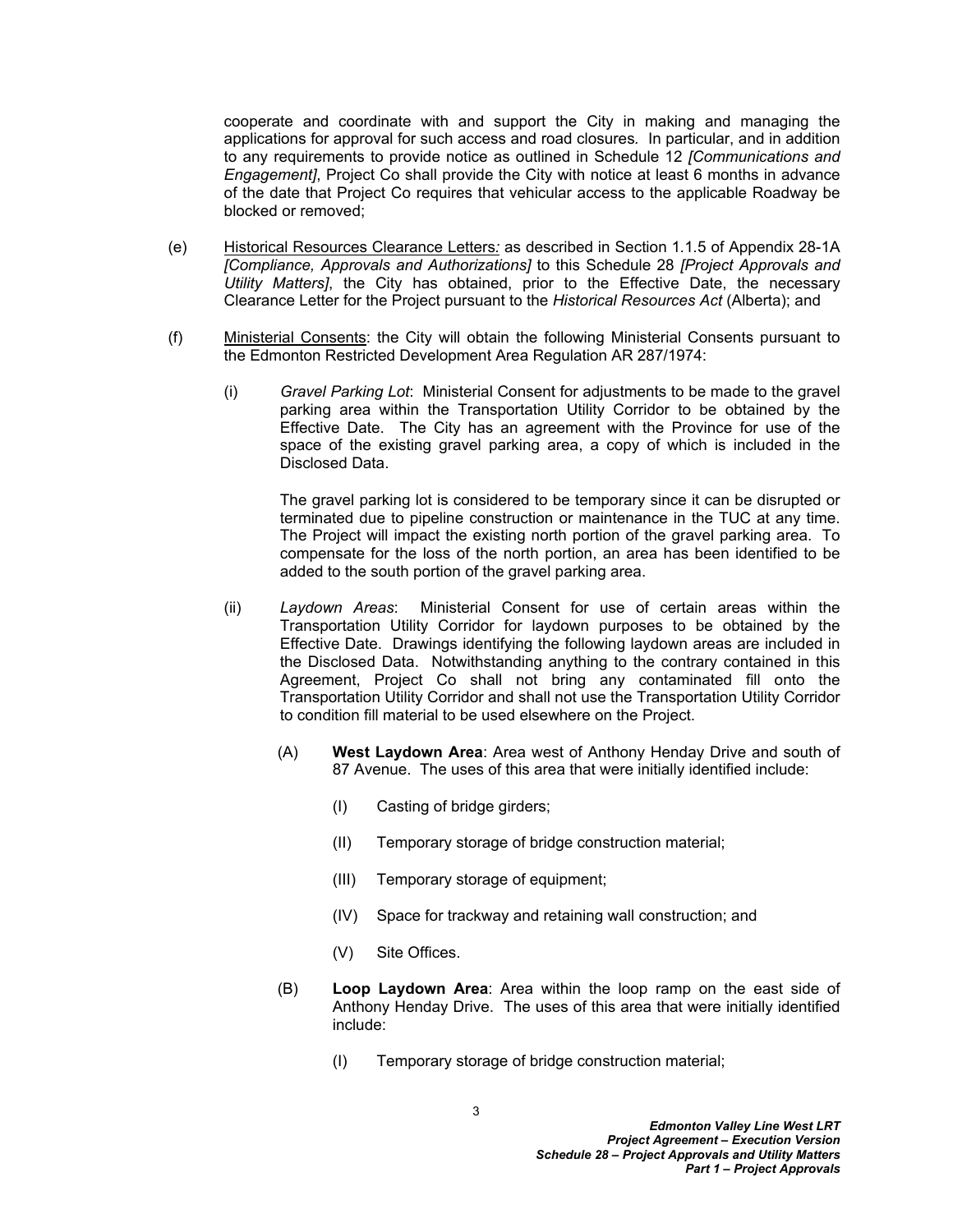- (II) Temporary storage of equipment;
- (III) Space for trackway and retaining wall construction; and
- (IV) Retaining wall excavation.
- (C) **East Laydown Area**: Area between the Anthony Henday Drive northbound ramp to 87 Avenue and the Aldergrove Neighbourhood, south of 87 Avenue. The uses of this area that were initially identified include:
	- (I) Casting of bridge girders;
	- (II) Casting of concrete segments for the 87 Avenue elevated guideway;
	- (III) Temporary storage of construction material;
	- (IV) Temporary storage of equipment;
	- (V) Space for trackway construction; and
	- (VI) Site Offices.

Constraints associated with the East Laydown Area include, but may not be limited to:

- (VII) the east/west EPCOR water transmission line will require a crossing permit if Project Co's work area crosses this transmission line (such crossing permit is Project Co's responsibility);
- (VIII) the EPCOR power transmission line that will be located along the east edge of the Transportation Utility Corridor. In general, the laydown area identified accommodates this transmission line; and
- (IX) the access road to the cell towers must remain open and cannot be relocated. The road bisects the laydown area.
- (iii) *Permanent Infrastructure*: Ministerial Consent for Infrastructure to be constructed within the Transportation Utility Corridor to be obtained within six months of the Effective Date. This is for the area for the permanent Infrastructure through the Transportation Utility Corridor, which includes the LRT trackway, LRT bridge, retaining walls, LRT crossings of Anthony Henday Drive ramps, and traffic signals on 87 Avenue.

For certainty, Project Co shall obtain all other approvals, authorizations and permits required for Project Co to perform Project Work within the Transportation Utility Corridor.

# <span id="page-5-0"></span>**3.2 Changes to City Permits**

A change to a City Permit, including any cancellation or revocation of a City Permit, is a Designated Change in Law, and will be addressed in accordance with Section 11*.*5 *[Designated Change in Law]* of this Agreement. For clarity, changes to City Permits necessitated by Project Co's design or Project Co's construction methodologies are not Designated Changes in Law and Project Co shall assume the full risk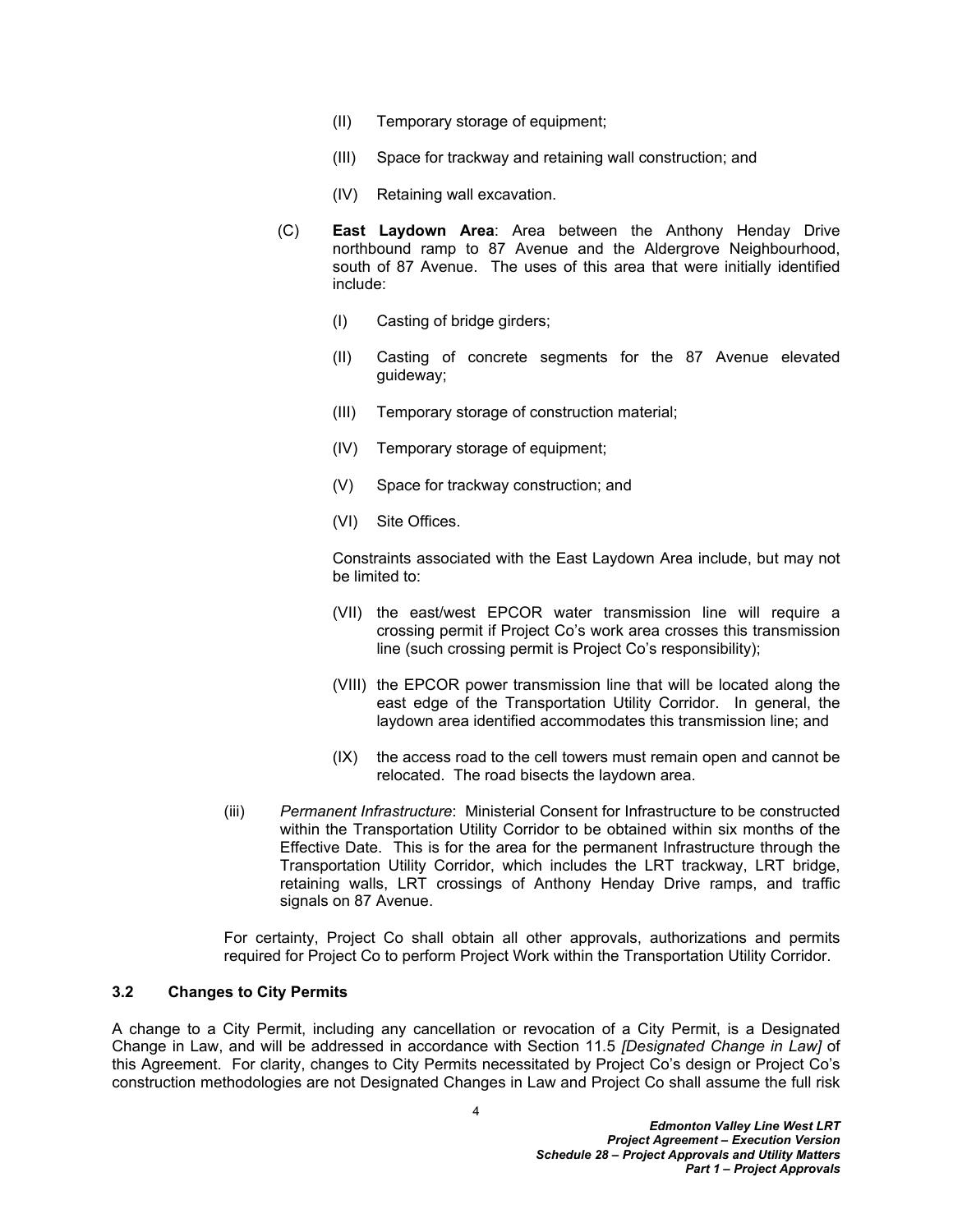and responsibility of any change, modification, revocation or termination to or of any issued City Permit arising from Project Co's design or Project Co's construction methodologies.

# <span id="page-6-0"></span>**3.3 City Information**

The City shall use reasonable commercial efforts to provide Project Co with supplemental information that is in the City's Representative's and the City LRT's possession and control in accordance with Section [5](#page-8-2)  *[Consultation, Cooperation and Coordination]* of this Part 1 *[Project Approvals]* of this Schedule 28 *[Project Approvals and Utility Matters]* in connection with the Project Approvals and to provide such reasonable assistance to Project Co as Project Co may reasonably request with respect to obtaining, maintaining and renewing Project Approvals*.*

# <span id="page-6-1"></span>**3.4 City LRT Consultation, Cooperation and Coordination**

For the purposes of this Part 1 *[Project Approvals]* of this Schedule 28 *[Project Approvals and Utility Matters]*, the City shall cause the City LRT, through the meetings of the Construction Joint Committee, to consult, cooperate and coordinate with Project Co regarding the status of City Approvals*.* The City shall cause the City LRT to attend to the delivery of any formal notice, documentation or other communication that may be required to be completed and delivered in the City's name in connection with any Regulatory Approval or Other Approval as prepared by and reasonably directed by Project Co in accordance with Section [5](#page-8-2) *[Consultation, Cooperation and Coordination]* of this Part 1 *[Project Approvals]* of this Schedule 28 *[Project Approvals and Utility Matters].*

For greater certainty, the City's obligations as described in Section [3.3](#page-6-0) *[City Information]* and Section [5](#page-8-2)  *[Consultation, Cooperation and Coordination]* of this Part 1 *[Project Approvals]* of this Schedule 28 *[Project Approvals and Utility Matters]* shall not apply to City of Edmonton departments, officials or offices, such that City of Edmonton departments, officials and offices shall have no such obligations*.* The City shall not be obligated to:

- (a) exercise any of its legal rights in order to avoid or eliminate the requirement to obtain any Project Approvals; or
- (b) automatically grant approvals for which it is the authorizing entity and Project Co acknowledges that all City of Edmonton departments, officials and offices will apply their usual procedures and criteria in considering applications from Project Co for Project Approvals issued by these entities*.*

# <span id="page-6-2"></span>**3.5 No Other City Responsibilities**

Except for the specific responsibilities and obligations expressly identified above in Section [3](#page-3-1) *[City Responsibilities]* of this Part 1 *[Project Approvals]* of this Schedule 28 *[Project Approvals and Utility Matters]*, the City shall have no other responsibilities, obligations or liabilities of any kind whatsoever under this Part 1 *[Project Approvals]* of this Schedule 28 *[Project Approvals and Utility Matters]* in relation to Project Approvals*.*

# <span id="page-6-3"></span>**4. PROJECT CO RESPONSIBILITIES**

# <span id="page-6-4"></span>**4.1 Project Approvals**

Project Co shall:

(a) Project Approvals: except for the specifically identified City Permits as set out in Section [3.1](#page-3-2) *[City Responsibilities]* of this Part 1 *[Project Approvals]* of this Schedule 28 *[Project Approvals and Utility Matters]*, be fully responsible for identifying, investigating,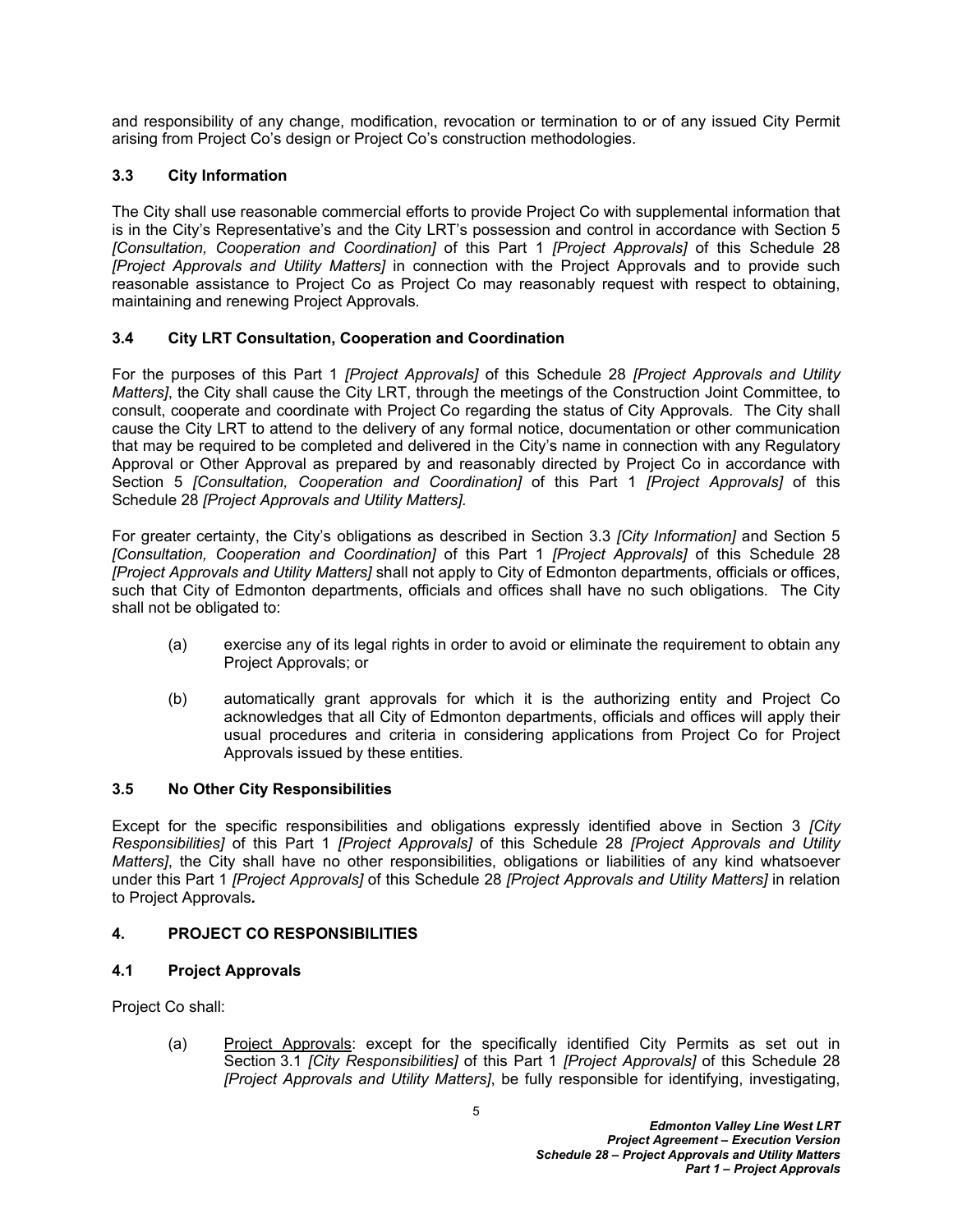assessing, applying for, obtaining, and maintaining in effect for all relevant periods of time during the Term, all Project Approvals, including all Regulatory Approvals, all City Approvals and all Other Approvals, and including those Project Approvals identified as being the responsibility of Project Co in Appendix 28-1A *[Compliance, Approvals and Authorizations]* to this Schedule 28 *[Project Approvals and Utility Matters]*, that are necessary for Project Co to perform the Project Work in accordance with this Agreement, including in accordance with the accepted Construction Schedule; and

- (b) Protocols:
	- (i) in respect of Regulatory Approvals, including City Approvals, whenever possible in accordance with Applicable Laws and the policies and practices of the applicable Governmental Authority or City of Edmonton department, official or office, have each Regulatory Approval, including each City Approval, issued in Project Co's name, with the right or ability of Project Co to transfer the same to the City on termination or expiry of this Agreement, or as may otherwise be required by the terms of this Agreement; and
	- (ii) in respect of Other Approvals, whenever possible in accordance with the terms and conditions of any applicable contract(s) associated with the Other Approval and any administrative practices or policies of the entity issuing the Other Approval, have each Other Approval issued in Project Co's name, with the right of Project Co to transfer the same to the City on termination or expiry of this Agreement, or as may otherwise be required by the terms of this Agreement.

If a Regulatory Approval, including a City Approval or an Other Approval must be applied for or issued in the name of the City, Project Co shall remain responsible for such Regulatory Approval, City Approval and Other Approval in accordance with this Part 1 *[*Project Approvals*]* of this Schedule 28 *[Project Approvals and Utility Matters].*

#### <span id="page-7-0"></span>**4.2 Status Reports**

As part of Project Co's normal course monthly reporting required pursuant to Section 3.2 *[Construction Period Reporting]* of Schedule 4 *[Design and Construction Protocols]*, and as a regular agenda item for the meetings of the Construction Joint Committee, and as otherwise required by the City, Project Co shall provide written reports to the City on the status of Project Co's preparation of, and applications for, any and all Project Approvals, including the Regulatory Approvals, City Approvals and Other Approvals*.*

Project Co shall promptly notify the City of any notice or other communication received from a Governmental Authority, including a City of Edmonton department, official or office, or other third party, regarding the refusal to issue a Project Approval, an assertion to revoke or cancel a Project Approval, or the assertion to impose material conditions or terms attaching thereto, which may have implications for the City or for the Project*.* Following such notification Project Co shall provide the City with an opportunity to consult with Project Co in respect of such matters*.*

# <span id="page-7-1"></span>**4.3 Changes to Project Approvals**

Subject only to Section [3.2](#page-5-0) *[Changes to City Permits]* of this Part 1 *[*Project Approvals*]* of this Schedule 28 *[Project Approvals and Utility Matters]* and Sections 11.1 *[Relief Events Defined]* and 11.5 *[Designated Change in Law]* of this Agreement, Project Co shall assume the full risk and responsibility of any change, modification, revocation or termination to or of any issued Project Approval, including any issued Regulatory Approval, City Approval or Other Approval, which occurs or arises during the Term*.*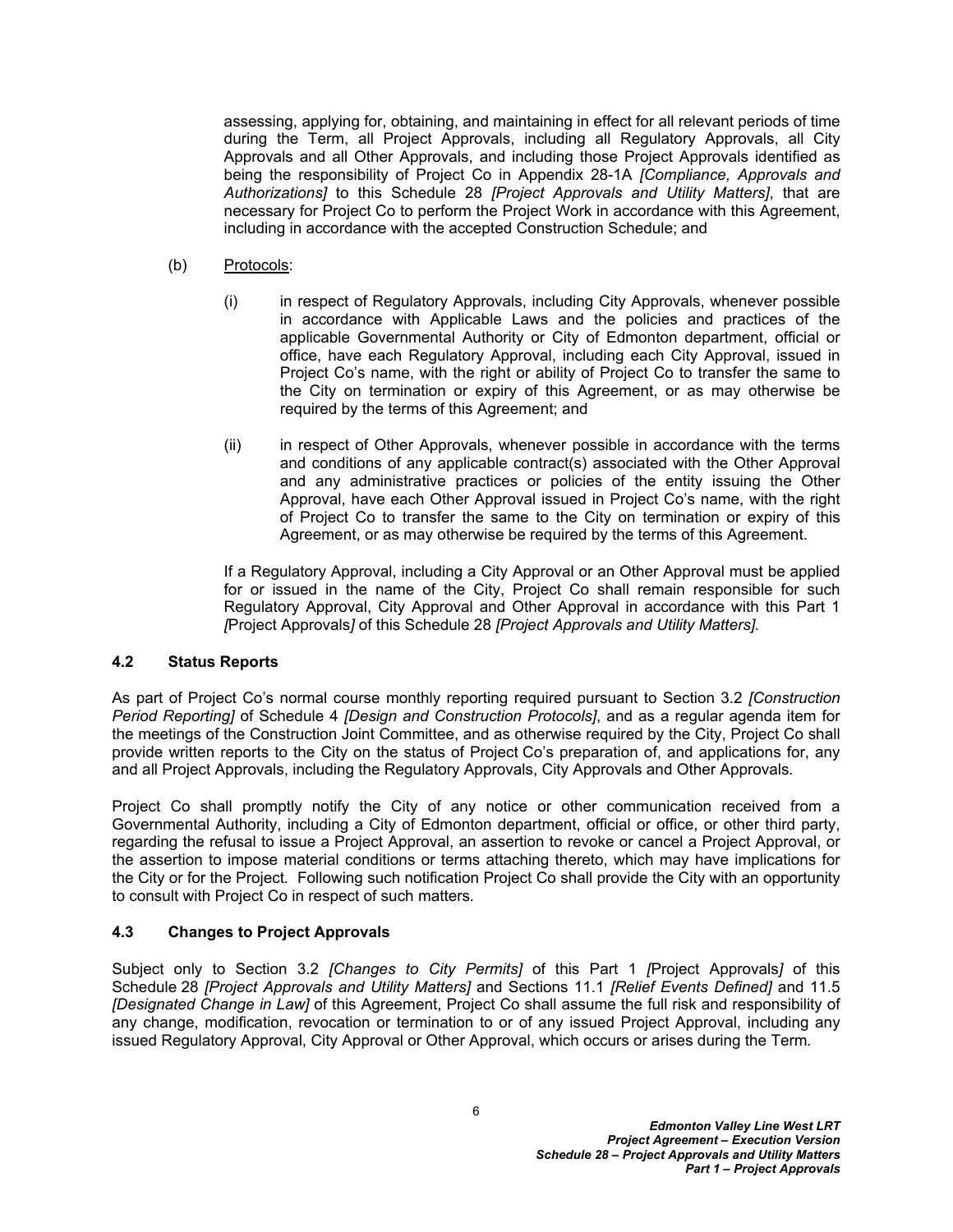### <span id="page-8-0"></span>**4.4 City Access**

At the request of the City, to the extent that Project Co's consent, authorization and/or direction is required, Project Co shall execute such consents, authorizations and directions as may be necessary to permit any inspection of the progress or status of the Project Approvals, or to enable the City or its authorized representatives to obtain access to files and records relating to Project Approvals maintained by Governmental Authorities*.*

### <span id="page-8-1"></span>**4.5 Public Communications**

To the extent that the application for or management of any Project Approval process requires Project Co to initiate, undertake or participate in any public communication, engagement or interaction of any kind, Project Co shall ensure that it applies and complies with the terms and requirements of Schedule 12 *[Communications and Engagement].*

### <span id="page-8-2"></span>**5. CONSULTATION, COOPERATION AND COORDINATION**

### <span id="page-8-3"></span>**5.1 General**

The Parties acknowledge that:

- (a) certain information in relation to Project Approvals that may be required by Project Co to support an application for issuance of a Project Approval may be information that is in the possession of the City;
- (b) certain Project Approvals are to be issued by City of Edmonton departments, officials or offices;
- (c) certain applications for Project Approvals may have to be prepared in the name of the City or submitted by the City; and
- (d) the City may possess certain insights or experiences with respect to certain Project Approvals that may be useful to Project Co in the timely preparation and submission of the applicable applications for such Project Approvals, and, as such, the Parties shall, subject to the limitations, restrictions or qualifications set out in this Part 1 of Schedule 28 *[Project Approvals and Utility Matters]*, comply with Section [5](#page-8-2) of this Schedule.

#### <span id="page-8-4"></span>**5.2 Regular Coordination**

Without limiting any of Project Co's responsibilities and obligations as set out elsewhere in this Agreement, including in this Part 1 *[Project Approvals]* of this Schedule 28 *[Project Approvals and Utility Matters]*, Project Co and the City shall work cooperatively together in the timely coordination and management of the preparation and submission of Project Approval applications and related communications through:

- (a) the inclusion of Project Approvals as a regular agenda item for the Construction Joint Committee;
- (b) adherence by Project Co to the submission protocol requirements of Schedule 2 *[Submittal Review Procedure]*, Schedule 4 *[Design and Construction Protocols]* and Schedule 10 *[Environmental Performance Requirements]*, to the extent applicable to Project Approvals; and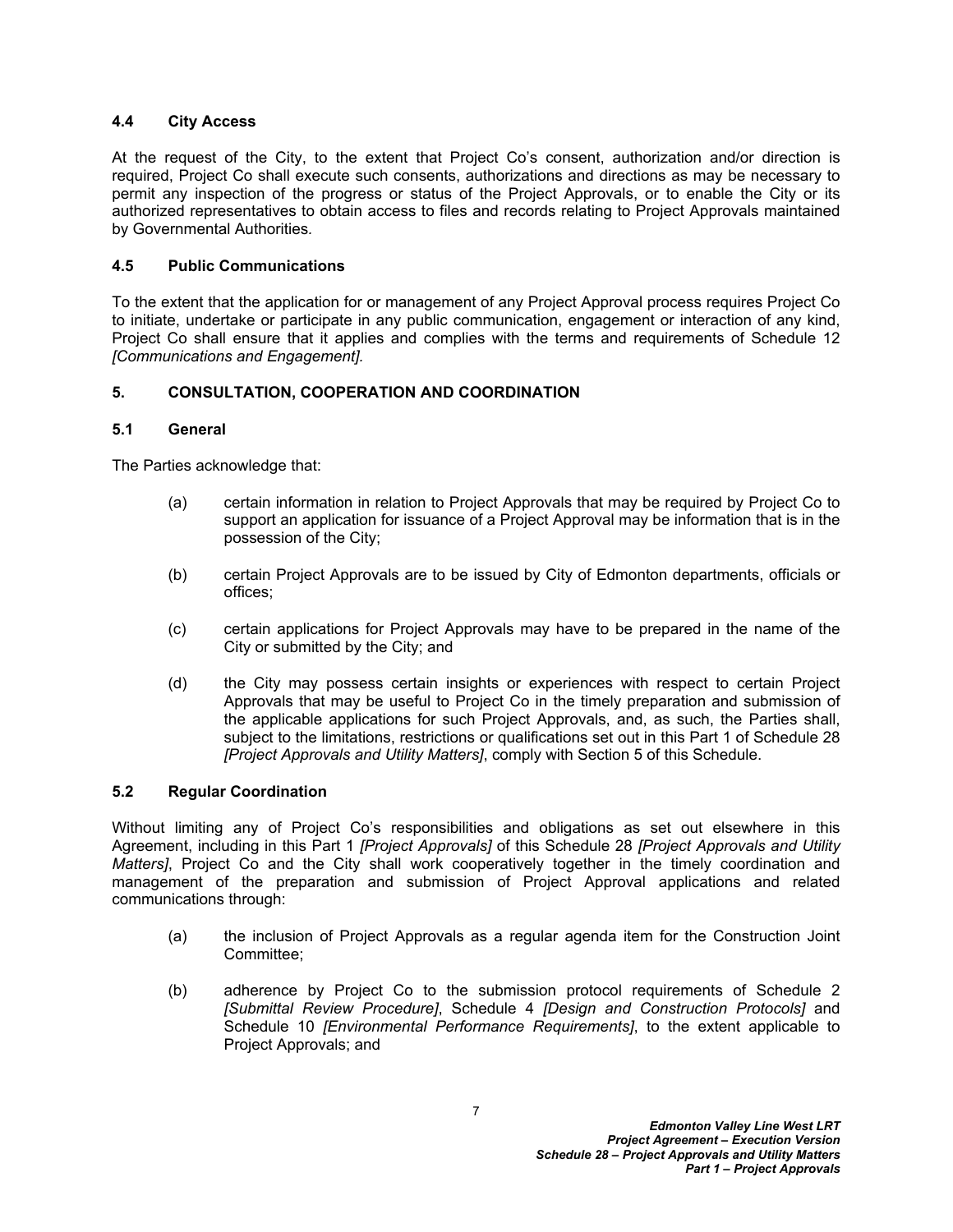(c) each Party providing information, records and other material to the other, as otherwise may be reasonably required or contemplated by this Agreement in relation to Project Approvals*.*

### <span id="page-9-0"></span>**5.3 Submission of Applications for Regulatory Approvals, City Approvals and Other Approvals**

- (a) Project Co shall keep the City informed of the planned timing for the submission of applications for Regulatory Approvals, City Approvals and Other Approvals, and shall provide the City with a reasonable opportunity to:
	- (i) provide input to Project Co in respect of the application, particularly in respect of possible conditions or terms that may be associated with the applicable Project Approval with implications for the City or for the Project;
	- (ii) consider participating with Project Co in any meeting that may be requested by the Governmental Authority, including a City of Edmonton department, official or office, or other applicable third party in respect of the application or any subsequent notification to change, modify, revoke or terminate a Project Approval;
	- (iii) consider having the application made by or led by the City in the interests of the City and the Project and with Project Co's concurrence;
	- (iv) review minutes or summaries of meetings that Project Co has attended with Governmental Authorities, including City of Edmonton departments, officials or offices, or other applicable third party within 5 Business Days of the meetings; and
	- (v) consider, comment on and direct, in accordance with Schedule 12 *[Communications and Engagement]* any public communications or engagement activities that may be associated with a Project Approval*.*
- (b) Concurrently with filing a request for review pursuant to Bylaw 7188, an application for an environmental review in accordance with Applicable Laws or when applying for any Project Approval, Project Co shall provide the complete review or application package, together with all supporting information, to the City.

# <span id="page-9-1"></span>**5.4 City Approvals Protocol**

While all City of Edmonton departments, officials and offices, with the exception of the City LRT, are to be considered to be at arm's length from the City, the City's Representative and the City LRT for purposes of this Agreement, including this Part 1 *[Project Approvals]* of this Schedule 28 *[Project Approvals and Utility Matters]*, the City acknowledges that the City's Representative and the City LRT may have certain insights or information in relation to City Approvals*.* Accordingly, and without limiting any of Project Co's responsibilities and obligations as set out elsewhere in this Agreement, including in this Part 1 *[Project Approvals]* of this Schedule 28 *[Project Approvals and Utility Matters]*, Project Co shall:

(a) except for City Permits, have full responsibility for planning, preparing, submitting and managing all applications for City Approvals according to normal course policies, practices, requirements and guidelines, as are applicable to any infrastructure developer, contractor and operator dealing with City of Edmonton departments, officials and offices in respect of any capital project;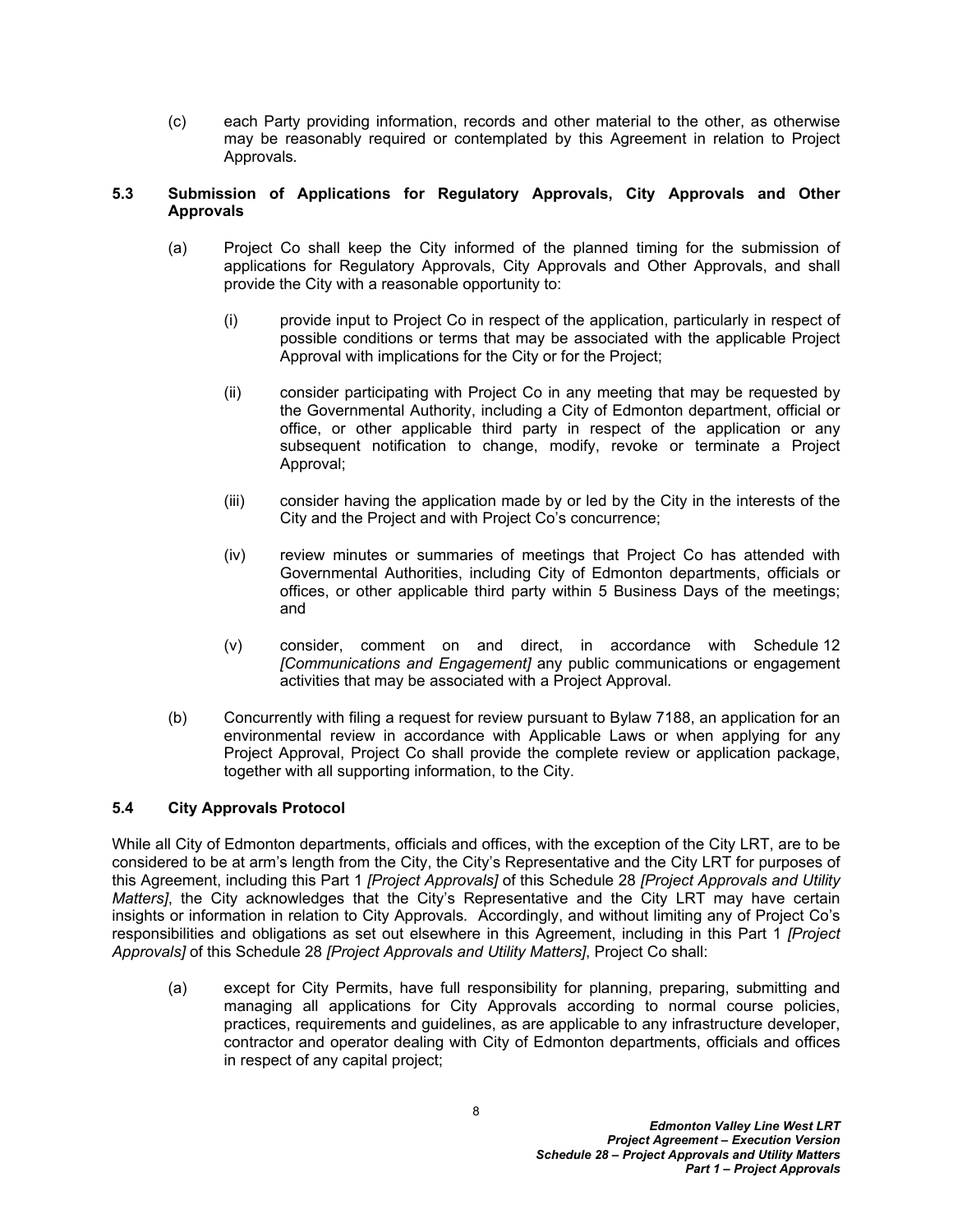- (b) within 60 days from the Effective Date, cause its designated representatives to meet with the City's Representative and applicable City of Edmonton departments, officials and offices in person for the purpose of discussing Project Co's plan and schedule for obtaining such City Approvals, to confirm the expected protocol requirements and, to the extent applicable and considered helpful by Project Co, to obtain relevant insights and required information from City of Edmonton departments, officials and offices to obtain such City Approvals in a timely and efficient manner;
- (c) at all relevant times diligently consult, cooperate and coordinate and exchange information with the City LRT in relation to the City Approvals and Project Co's dealings with City of Edmonton departments, officials and offices; and
- (d) notwithstanding the foregoing, and for greater clarity, subject only to applicable Relief Events or Force Majeure Events, assume the full risk and responsibility of City Approvals not being obtained in a timely manner or at all, recognizing that if the designs are compliant with this Agreement and proper applications for City Approvals are prepared, submitted and managed in a diligent manner early in the Construction Schedule, City Approvals should be capable of being obtained within the reasonably expected time frame of Project Co*.*

### <span id="page-10-0"></span>**5.5 Other Project Approvals Protocol**

Consistent with the foregoing approach to the management of City Approvals, and without limiting any of Project Co's responsibilities and obligations as set out elsewhere in this Agreement, including in this Part 1 *[Project Approvals]* of this Schedule 28 *[Project Approvals and Utility Matters]*, Project Co shall:

- (a) take the lead in overseeing and coordinating all activities necessary for obtaining Regulatory Approvals (that are not City Approvals as those are addressed pursuant to Section [5.4](#page-9-1) of this Part 1 *[Project Approvals]* of this Schedule 28 *[Project Approvals and Utility Matters]*) and Other Approvals, and shall have full responsibility for planning, preparing, submitting and managing all applications for Regulatory Approvals (that are not City Approvals as those are addressed pursuant to Section [5.4](#page-9-1) of this Part 1 *[Project Approvals]* of this Schedule 28 *[Project Approvals and Utility Matters]*) and Other Approvals, according to:
	- (i) Applicable Laws and the policies and practices of the applicable Governmental Authority in relation to such Regulatory Approvals; or
	- (ii) the terms and conditions of the applicable contract(s) and any administrative practices or policies of the entity issuing the Other Approval in relation to the Other Approvals, as the case may be;
- (b) within 60 days from the Effective Date, cause its designated representatives to meet with the City's designated representatives and each entity which will be issuing a Regulatory Approval (that is not a City Approval as those are addressed pursuant to Section [5.4](#page-9-1) of this Part 1 *[Project Approvals]* of this Schedule 28 *[Project Approvals and Utility Matters]*) and an Other Approval in person or by conference call for the purpose of confirming the expected protocol requirements and planned timing for exchanging information, responding to queries, for reviewing and commenting on developed plans, and for the issuance of any required Regulatory Approval (that is not a City Approval as those are addressed pursuant to Section [5.4](#page-9-1) of this Part 1 *[Project Approvals]* of this Schedule 28 *[Project Approvals and Utility Matters]*) and Other Approval;
- (c) at all relevant times, diligently consult, cooperate and coordinate in respect of the foregoing dealings with the entity which will be issuing the Regulatory Approval (that is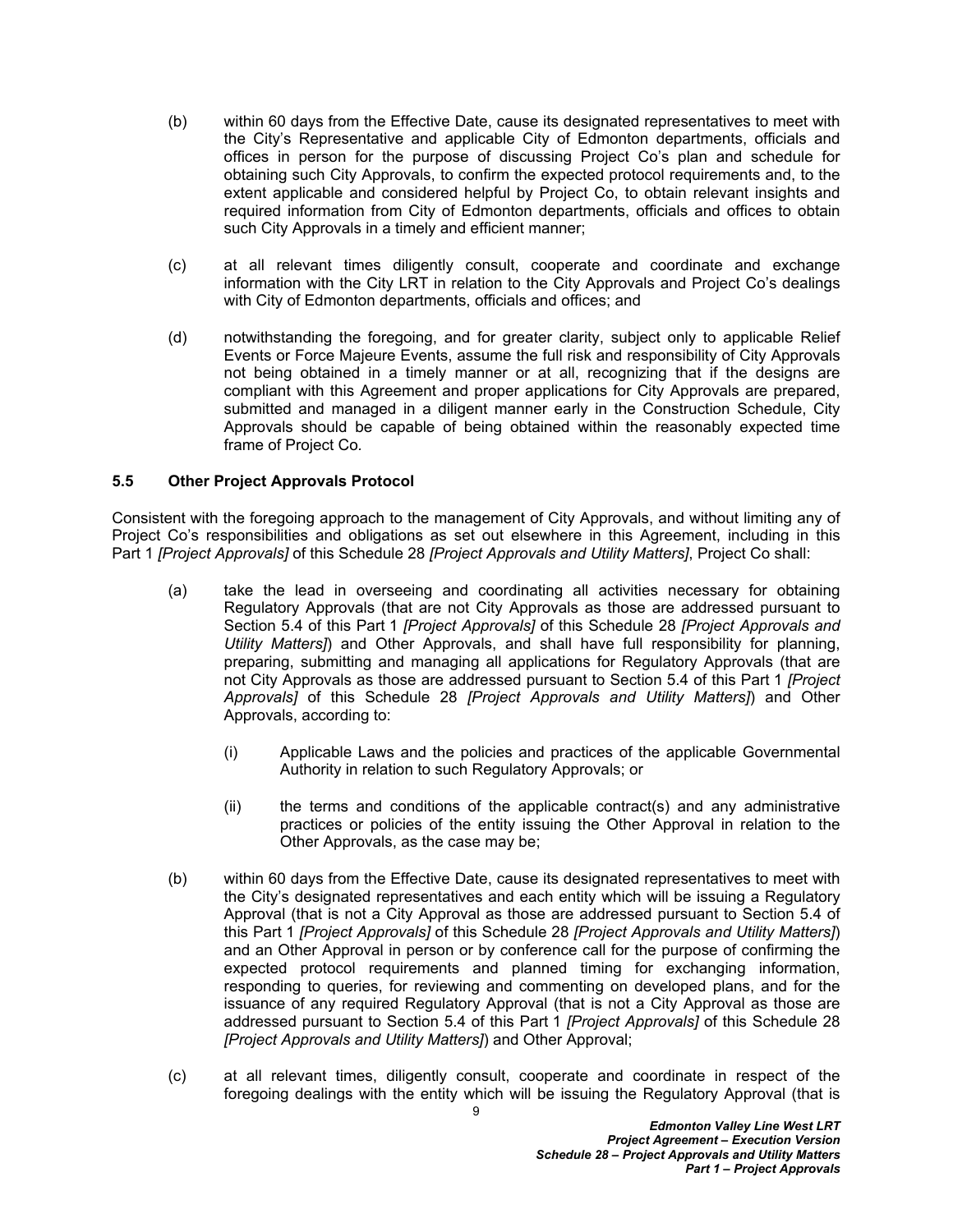not a City Approval as those are addressed pursuant to Section [5.4](#page-9-1) of this Part 1 *[Project Approvals]* of this Schedule 28 *[Project Approvals and Utility Matters]*) and the Other Approval with a view to facilitating the timely issuance of the applicable Regulatory Approval (that is not a City Approval as those are addressed pursuant to Section [5.4](#page-9-1) of this Part 1 *[Project Approvals]* of this Schedule 28 *[Project Approvals and Utility Matters]*) and Other Approval having regard to Project Co's Construction Schedule; and

(d) notwithstanding the foregoing, and for greater clarity, subject only to applicable Relief Events or Force Majeure Events, assume the full risk and responsibility of Regulatory Approvals (that are not City Approvals as those are addressed pursuant to Section [5.4](#page-9-1) of this Part 1 *[Project Approvals]* of this Schedule 28 *[Project Approvals and Utility Matters]*) and Other Approvals not being obtained in a timely manner or at all, recognizing that if proper applications for Regulatory Approvals (that are not City Approvals as those are addressed pursuant to Section [5.4](#page-9-1) of this Part 1 *[Project Approvals]* of this Schedule 28 *[Project Approvals and Utility Matters]*) and Other Approvals are prepared, submitted and managed in a diligent manner early in the Construction Schedule, Regulatory Approvals (that are not City Approvals as those are addressed pursuant to Section [5.4](#page-9-1) of this Part 1 *[Project Approvals]* of this Schedule 28 *[Project Approvals and Utility Matters]*) and Other Approvals should be capable of being obtained within the reasonably expected time frame of Project Co*.*

#### <span id="page-11-0"></span>**5.6 City Waivers**

The Parties acknowledge that certain of the Regulatory Approvals and Other Approvals are routine in nature and/or solely within the control of Project Co with no role or purpose for the City's involvement or participation in the process*.* As such, the City may, in its discretion, waive all or certain of Project Co's protocol requirements that are set out in Section [4](#page-6-3) *[Project Co Responsibilities]* and Section [5](#page-8-2)  *[Consultation, Cooperation and Coordination]* of this Part 1 of this Schedule 28 *[Project Approvals and Utility Matters].*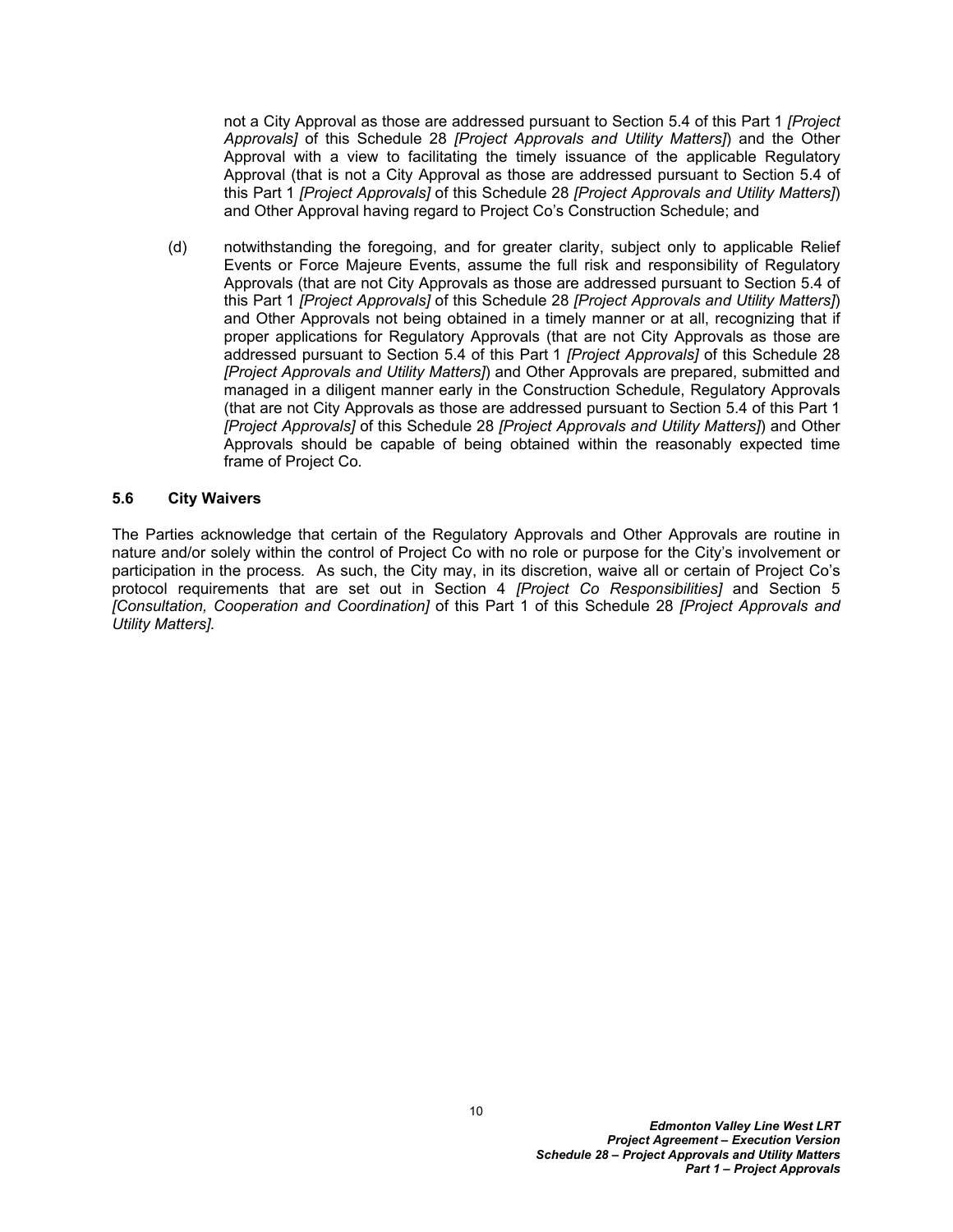### <span id="page-12-0"></span>**APPENDIX 28-1A COMPLIANCE, APPROVALS AND AUTHORIZATIONS**

# **(Illustrative Only – Not Exhaustive)**

|       | <b>Compliance/Approval/Authorization</b>                                                                                                                             | <b>Responsibility</b> |  |  |
|-------|----------------------------------------------------------------------------------------------------------------------------------------------------------------------|-----------------------|--|--|
| 1.    | <b>Regulatory Approvals</b>                                                                                                                                          |                       |  |  |
| 1.1   | <b>Provincial Regulatory</b>                                                                                                                                         |                       |  |  |
| 1.1.1 | Alberta Environmental Protection and Enhancement Act                                                                                                                 | Project Co            |  |  |
|       | application for registration to construct and operate a municipal storm<br>$\bullet$<br>drainage system<br>waste and contamination management<br>administered by AEP |                       |  |  |
| 1.1.2 | <b>Alberta Wildlife Act</b>                                                                                                                                          | Project Co            |  |  |
|       | <b>Research Permit</b><br><b>Collection Licence</b><br>issued by AEP<br>$\bullet$                                                                                    |                       |  |  |
| 1.1.3 | <b>Alberta Water Act</b>                                                                                                                                             | Project Co            |  |  |
|       | Water Act approvals<br>$\bullet$<br><b>Code of Practice Notifications</b><br><b>Temporary Diversion Licence</b><br>issued or administered by AEP                     |                       |  |  |
| 1.1.4 | <b>Alberta Public Lands Act</b>                                                                                                                                      | Project Co            |  |  |
|       | dispositions to enter/use/lease/occupy lands owned by the Province<br>$\bullet$<br>of Alberta<br>issued by AEP<br>$\bullet$                                          |                       |  |  |
| 1.1.5 | <b>Alberta Historical Resources Act</b><br>Clearance Letters<br>$\bullet$<br>issued by the Province of Alberta                                                       | City                  |  |  |
| 1.1.6 | <b>Land Titles Act - Road Plans</b><br>registration of road plans for municipal road rights of way                                                                   | City                  |  |  |
| 1.2   | <b>Municipal Regulatory</b>                                                                                                                                          |                       |  |  |
| 1.2.1 | Environmental Assessment and Review (Bylaw #7188)                                                                                                                    |                       |  |  |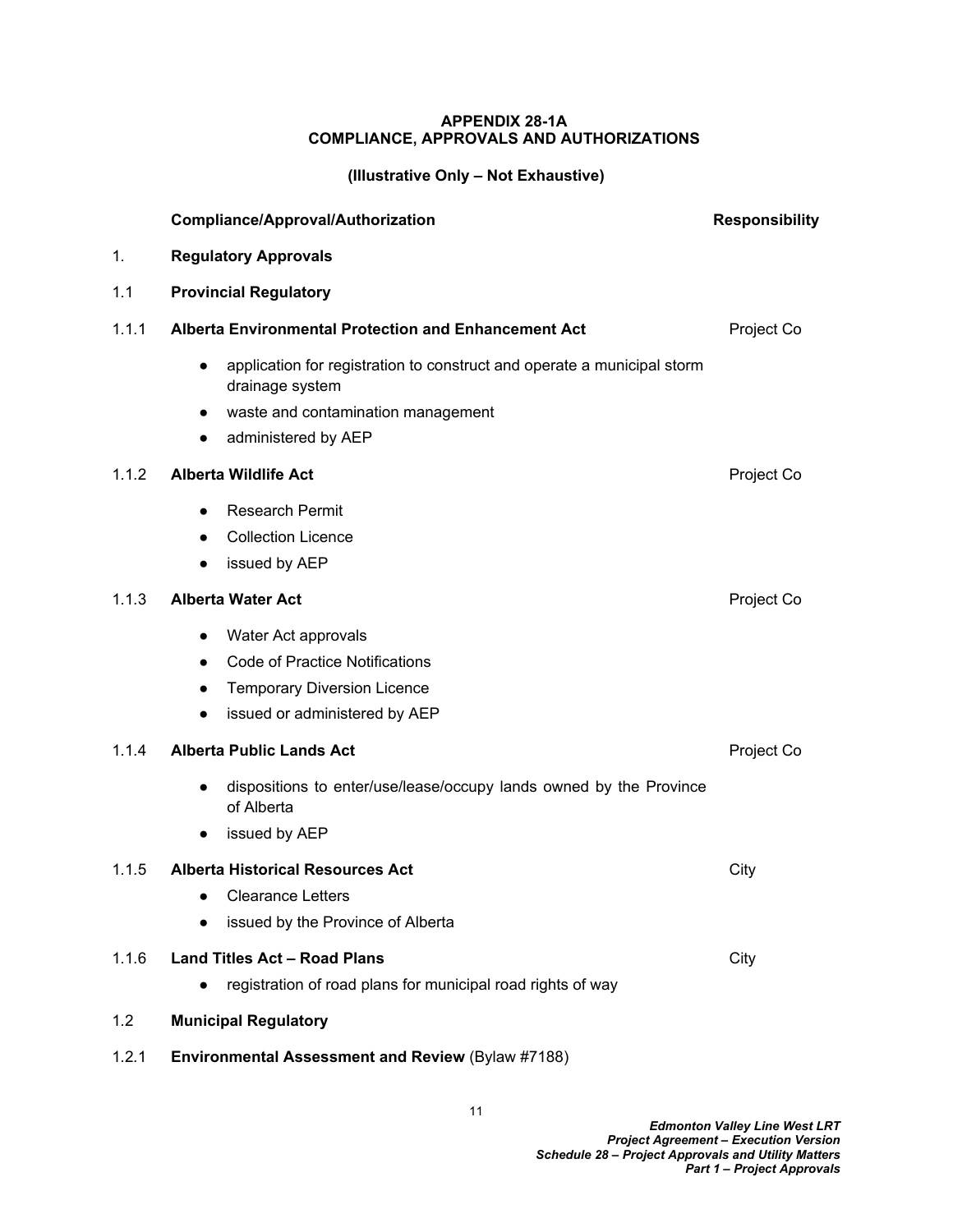|       | EIA Approval for work within portions of the Lands that are governed<br>by Bylaw 7188                                                                                          | City       |
|-------|--------------------------------------------------------------------------------------------------------------------------------------------------------------------------------|------------|
|       | work described in Section 4(a) of Schedule 10 [Environmental<br>Performance Requirements] requires a request for review under<br>Bylaw 7188 - approval issued by City Planning | Project Co |
| 1.2.2 | <b>Natural Area Assessment (Policy C531)</b>                                                                                                                                   |            |
|       | City administration approval for work within the Lands and potentially<br>$\bullet$<br>affecting Muskakosi Natural Area (MNA), also known as MW7009                            | City       |
|       | work described in Section 4(b) of Schedule 10 [Environmental<br>Performance Requirements] may require review under Policy C531                                                 | Project Co |
| 1.2.3 | <b>Community Standards (Bylaw #14600)</b>                                                                                                                                      | Project Co |
|       | exemptions to working hours and noise levels                                                                                                                                   |            |
|       | issued by Community Standards Branch                                                                                                                                           |            |
| 1.2.4 | Rezoning Approval (Bylaw #12800)                                                                                                                                               | City       |
|       | for Gerry Wright OMF Site and Lewis Farms Site<br>$\bullet$                                                                                                                    |            |
|       | issued by Urban Form and Corporate Strategic Development, City<br>Planning                                                                                                     |            |
|       | approved by City Council                                                                                                                                                       |            |
| 1.2.5 | Development Permits and Approvals (Bylaw #12800)                                                                                                                               | Project Co |
|       | for Gerry Wright OMF Stage 2 and Lewis Farms Storage Facility<br>$\bullet$<br>various approvals or permits<br>$\bullet$                                                        |            |
|       | issued by Urban Form and Corporate Strategic Development,<br>$\bullet$<br><b>Development Services</b>                                                                          |            |
| 1.2.6 | <b>Building Permits (Safety Codes Act, RSA 2000, c. S-1 and regs)</b>                                                                                                          | Project Co |
|       | • various permits/approvals (including hoarding permits, demolition and<br>excavation permits)                                                                                 |            |
|       | issued by Urban Form and Corporate Strategic Development,<br>$\bullet$<br><b>Development Services</b>                                                                          |            |
| 1.2.7 | Electrical Permits (Safety Codes Act, RSA 2000, c. S-1 and regs)                                                                                                               | Project Co |
|       | various permits/approvals<br>$\bullet$                                                                                                                                         |            |
|       | issued by Urban Form and Corporate Strategic Development,<br>$\bullet$<br><b>Development Services</b>                                                                          |            |
| 1.2.8 | <b>Traffic Management Approvals</b>                                                                                                                                            |            |
|       |                                                                                                                                                                                |            |

(a) OSCAM Project Co